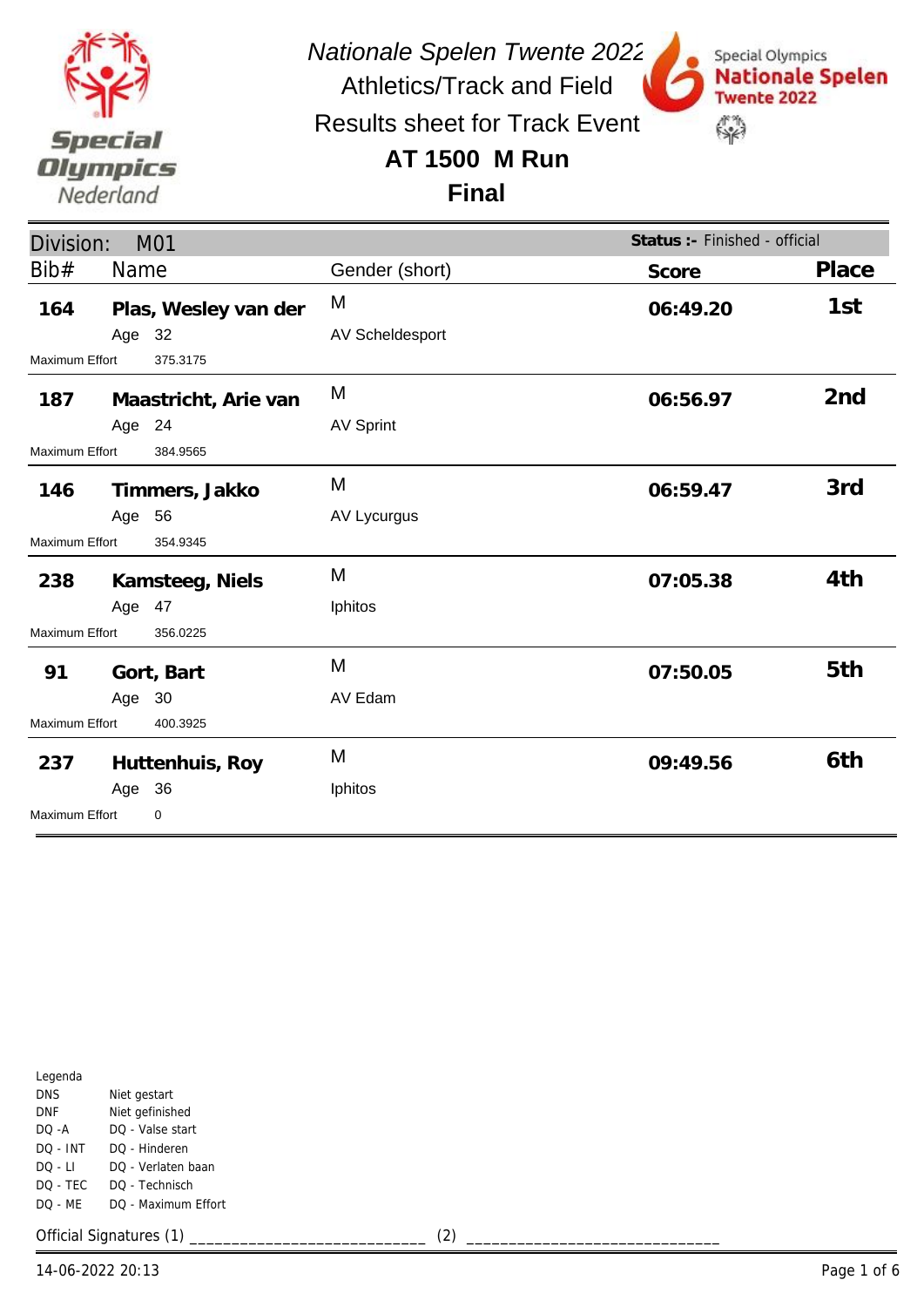

*Nationale Spelen Twente 2022* Athletics/Track and Field

Special Olympics

**Twente 2022** 

\$

**Nationale Spelen** 

Results sheet for Track Event

## **AT 1500 M Run**

#### **Final**

| Division:                  |                       | M <sub>02</sub>  |                    | Status : - Finished - official |                 |
|----------------------------|-----------------------|------------------|--------------------|--------------------------------|-----------------|
| Bib#                       | Name                  |                  | Gender (short)     | Score                          | Place           |
| 241                        |                       | Schepers, Danny  | M                  | 06:09.67                       | 1st             |
|                            | Age 14                |                  | Iphitos            |                                |                 |
| Maximum Effort             |                       | 326.7315         |                    |                                |                 |
| 179                        |                       | Beute, Jordan    | M                  | 06:15.97                       | 2 <sub>nd</sub> |
|                            | Age 18                |                  | <b>AV Sprint</b>   |                                |                 |
| Maximum Effort             |                       | 322.065          |                    |                                |                 |
| 242                        |                       | Spin, Andre      | M                  | 06:46.68                       | 3rd             |
|                            | Age 44                |                  | Iphitos            |                                |                 |
| Maximum Effort             |                       | 345.933          |                    |                                |                 |
| 82                         |                       | Gronthoud, Ruben | M                  | 06:51.44                       | 4th             |
|                            | Age 41                |                  | AV Atos            |                                |                 |
| Maximum Effort             |                       | 348.517          |                    |                                |                 |
| 163                        | Most, Richard van der |                  | M                  | 07:06.46                       | 5th             |
|                            | Age 32                |                  | AV Scheldesport    |                                |                 |
| Maximum Effort<br>338.4785 |                       |                  |                    |                                |                 |
| 218                        |                       | Veenstra, Bertus | M                  | 07:37.12                       | 6th             |
|                            | Age 34                |                  | E.A.C. de Sperwers |                                |                 |
| <b>Maximum Effort</b>      |                       | 342.754          |                    |                                |                 |

| Legenda    |                     |
|------------|---------------------|
| <b>DNS</b> | Niet gestart        |
| DNF        | Niet gefinished     |
| DO -A      | DQ - Valse start    |
| DO - INT   | DO - Hinderen       |
| DO - LI    | DO - Verlaten baan  |
| DO - TEC   | DQ - Technisch      |
| DQ - MF    | DO - Maximum Effort |
|            |                     |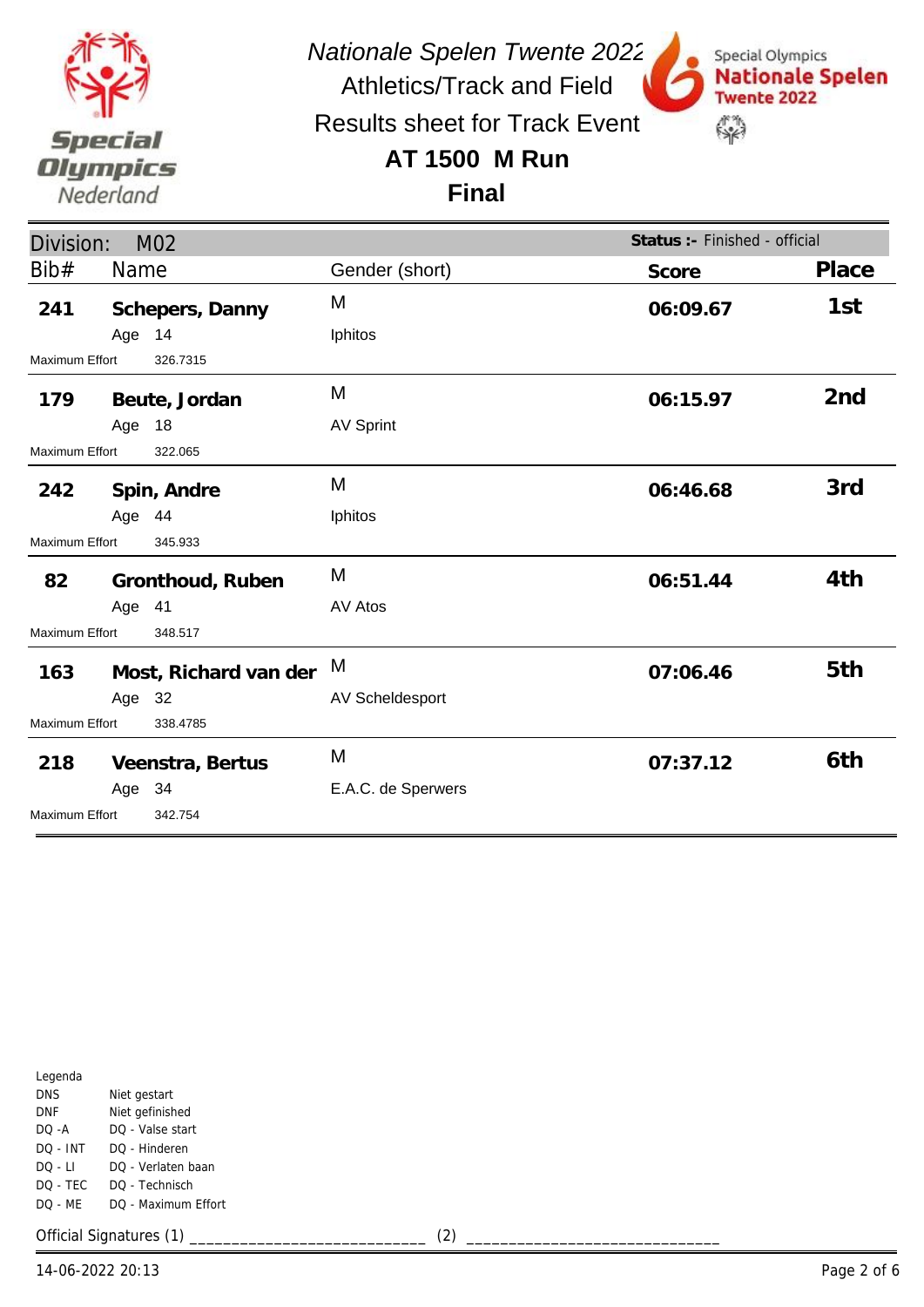

*Nationale Spelen Twente 2022*

Special Olympics

**Twente 2022** 

\$

**Nationale Spelen** 

Athletics/Track and Field Results sheet for Track Event

# **AT 1500 M Run**

#### **Final**

| Division:             |        | M03                |                    | Status :- Finished - official |                 |
|-----------------------|--------|--------------------|--------------------|-------------------------------|-----------------|
| Bib#                  | Name   |                    | Gender (short)     | Score                         | Place           |
| 250                   |        | Wursten, Anco      | M                  | 05:57.45                      | 1st             |
|                       | Age 39 |                    | Isala '96          |                               |                 |
| Maximum Effort        |        | 315.5795           |                    |                               |                 |
| 69                    |        | Huisman, Fernando  | M                  | 06:12.09                      | 2 <sub>nd</sub> |
|                       | Age 20 |                    | AV '34             |                               |                 |
| <b>Maximum Effort</b> |        | 320.0335           |                    |                               |                 |
| 234                   |        | Dekker, Antoine    | M                  | 06:16.01                      | 3rd             |
|                       | Age 24 |                    | Iphitos            |                               |                 |
| Maximum Effort        |        | 311.797            |                    |                               |                 |
| 240                   |        | Knip, Bjorn        | M                  | 06:34.36                      | 4th             |
|                       | Age 26 |                    | Iphitos            |                               |                 |
| Maximum Effort        |        | 337.1015           |                    |                               |                 |
| 210                   |        | Hilbrands, Stephen | M                  | 06:51.74                      | 5th             |
|                       | Age 21 |                    | E.A.C. de Sperwers |                               |                 |
| Maximum Effort        |        | 337.0335           |                    |                               |                 |

| Legenda    |                     |  |  |  |
|------------|---------------------|--|--|--|
| DNS        | Niet gestart        |  |  |  |
| <b>DNF</b> | Niet gefinished     |  |  |  |
| $DO - A$   | DO - Valse start    |  |  |  |
| DO - INT   | DO - Hinderen       |  |  |  |
| DO - LI    | DO - Verlaten baan  |  |  |  |
| DO - TEC   | DO - Technisch      |  |  |  |
| DO - MF    | DO - Maximum Effort |  |  |  |
|            |                     |  |  |  |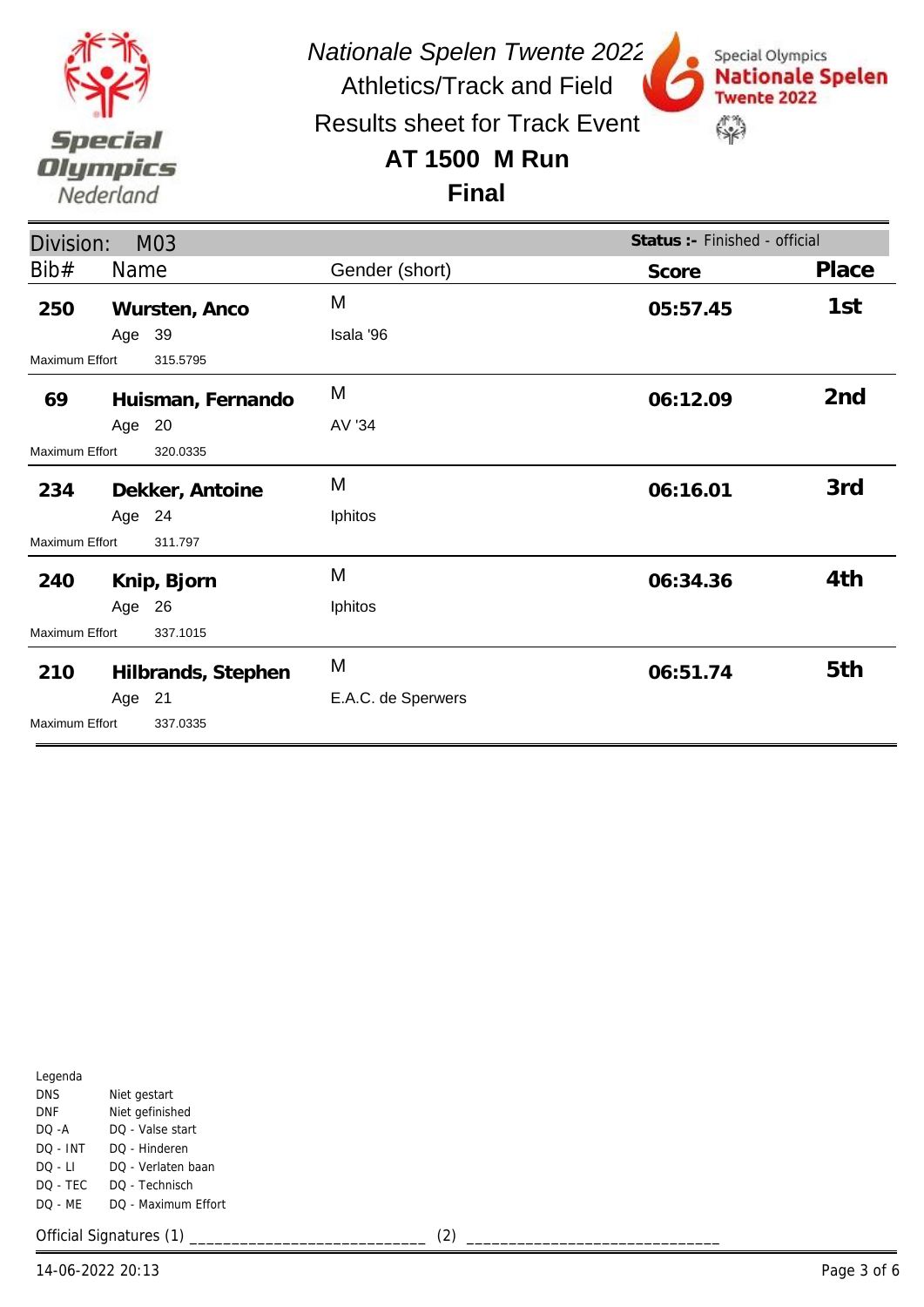

*Nationale Spelen Twente 2022* Athletics/Track and Field

Special Olympics

**Twente 2022** 

\$

**Nationale Spelen** 

Results sheet for Track Event

## **AT 1500 M Run**

**Final**

| Division:                        |        | M <sub>04</sub>         |                      | Status :- Finished - official |                 |
|----------------------------------|--------|-------------------------|----------------------|-------------------------------|-----------------|
| Bib#                             | Name   |                         | Gender (short)       | Score                         | Place           |
| 30                               |        | Peeters, Rene           | M                    | 05:49.33                      | 1st             |
|                                  | Age 29 |                         | Atletiek Helden      |                               |                 |
| Maximum Effort                   |        | 303.671                 |                      |                               |                 |
| 175                              |        | Nadort, Sander van de M |                      | 05:54.53                      | 2 <sub>nd</sub> |
|                                  | Age 41 |                         | AV Spark Spijkenisse |                               |                 |
| Maximum Effort                   |        | 298.5285                |                      |                               |                 |
| 186                              |        | Luijkx, Mark            | M                    | 06:03.14                      | 3rd             |
|                                  | Age 22 |                         | <b>AV Sprint</b>     |                               |                 |
| Maximum Effort                   |        | 305.9405                |                      |                               |                 |
| 236                              |        | Horst, Remco ter        | M                    | 06:08.17                      | 4th             |
|                                  | Age 22 |                         | Iphitos              |                               |                 |
| Maximum Effort                   |        | 304.98                  |                      |                               |                 |
| 94                               |        | Rijswijk, Ralf          | M                    | 06:09.32                      | 5th             |
|                                  | Age 35 |                         | AV Edam              |                               |                 |
| <b>Maximum Effort</b>            |        | 301.648                 |                      |                               |                 |
| 235                              |        | Horst, Dennis ter       | M                    | 05:44.41                      | DQ-AST          |
|                                  | Age    | 19                      | Iphitos              |                               |                 |
| <b>Maximum Effort</b><br>300.951 |        |                         |                      |                               |                 |

| Legenda    |                     |
|------------|---------------------|
| <b>DNS</b> | Niet gestart        |
| DNF        | Niet gefinished     |
| DO -A      | DQ - Valse start    |
| DO - INT   | DO - Hinderen       |
| DO - LI    | DO - Verlaten baan  |
| DO - TEC   | DQ - Technisch      |
| DQ - MF    | DO - Maximum Effort |
|            |                     |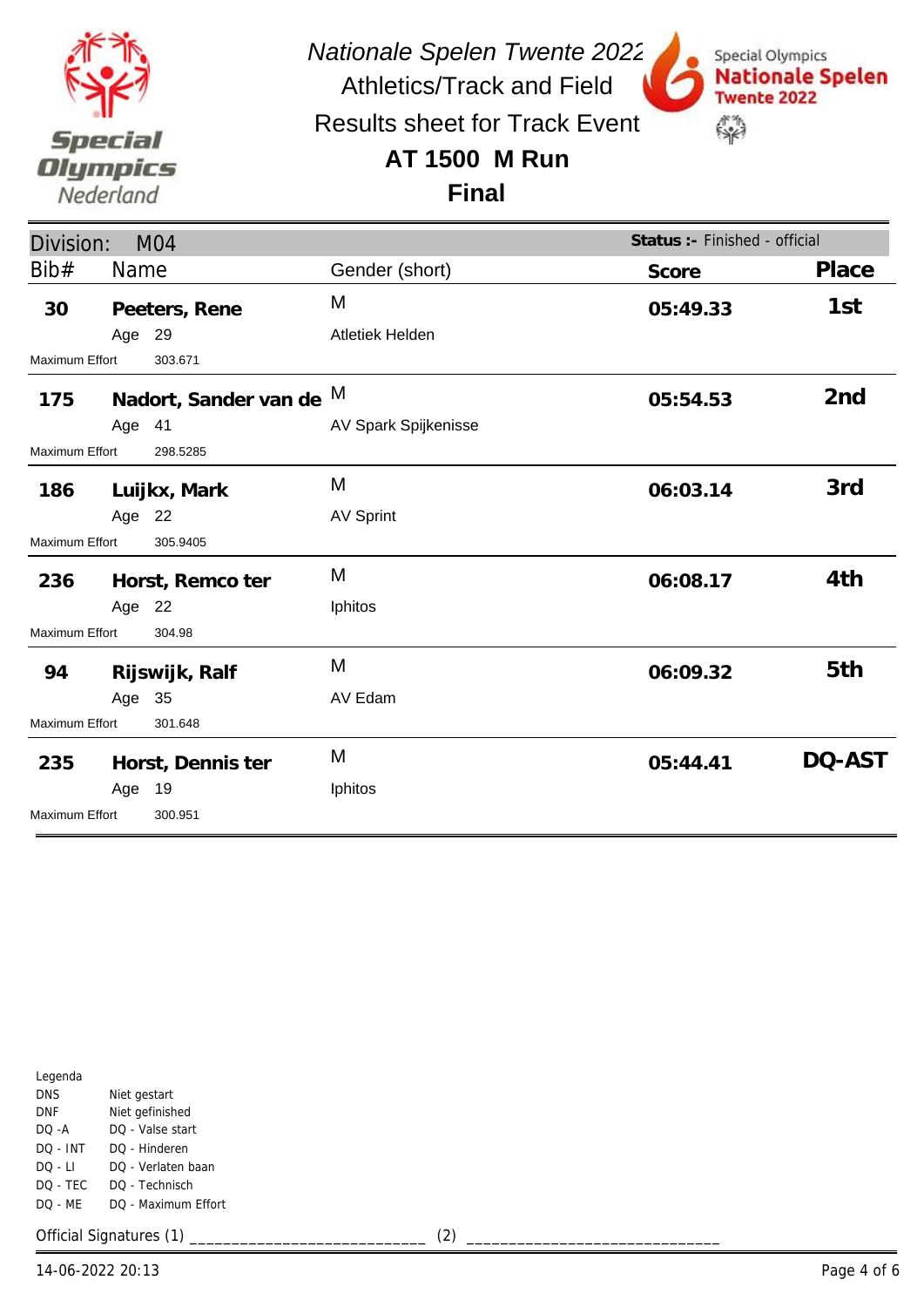

*Nationale Spelen Twente 2022*

Special Olympics

**Twente 2022** 

\$

**Nationale Spelen** 

Athletics/Track and Field Results sheet for Track Event

### **AT 1500 M Run**

**Final**

| Division:                        |        | M05                       |                      | Status :- Finished - official |                 |
|----------------------------------|--------|---------------------------|----------------------|-------------------------------|-----------------|
| Bib#                             | Name   |                           | Gender (short)       | Score                         | Place           |
| 245                              | Age 17 | Kerke, Nathan van de      | M<br>Isala '96       | 05:23.62                      | 1st             |
| <b>Maximum Effort</b>            |        | 281.809                   |                      |                               |                 |
| 76                               | Age 42 | Veeken, Job-Anton van Mer | AV '34               | 05:30.31                      | 2 <sub>nd</sub> |
| Maximum Effort                   |        | 283.4325                  |                      |                               |                 |
| 181                              |        | Graumans, Sander          | M                    | 05:41.68                      | 3rd             |
|                                  | Age 21 |                           | <b>AV Sprint</b>     |                               |                 |
| <b>Maximum Effort</b>            |        | 289.51                    |                      |                               |                 |
| 178                              |        | Visscher, Dennis          | M                    | 05:55.82                      | 4th             |
|                                  | Age 25 |                           | AV Spark Spijkenisse |                               |                 |
| <b>Maximum Effort</b>            |        | 293.998                   |                      |                               |                 |
| 88                               |        | Boer, Maico de            | M                    | 05:56.82                      | 5th             |
|                                  | Age 21 |                           | AV Edam              |                               |                 |
| <b>Maximum Effort</b><br>292.145 |        |                           |                      |                               |                 |
| 81                               |        | Dalloe, Perez             | M                    | <b>DNS</b>                    | <b>DNS</b>      |
|                                  | Age 34 |                           | AV Atos              |                               |                 |
| <b>Maximum Effort</b>            |        | 286.3055                  |                      |                               |                 |

| Legenda    |                     |
|------------|---------------------|
| <b>DNS</b> | Niet gestart        |
| DNF        | Niet gefinished     |
| DO -A      | DQ - Valse start    |
| DO - INT   | DO - Hinderen       |
| $DO - LI$  | DO - Verlaten baan  |
| DO - TEC   | DO - Technisch      |
| DQ - MF    | DO - Maximum Effort |
|            |                     |